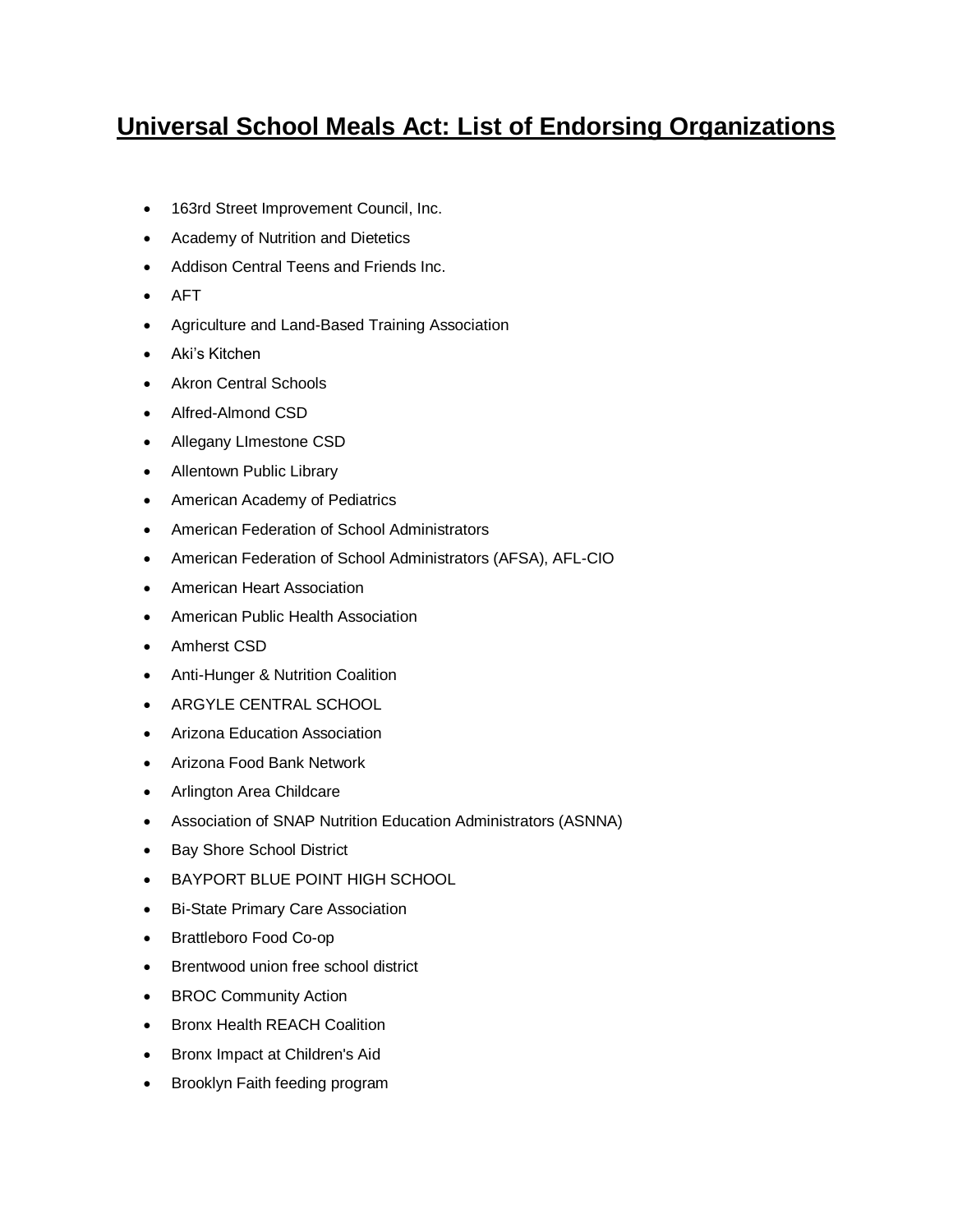- Broome Tioaga BOCES
- Burlington Children's Space
- **•** Bushwick Food Cooperative
- CALEDONIA MUMFORD CSD FOOD SERV CALEDONIA MUMFORD CSD FOOD SERV
- California Association of Food Banks
- California Pan-Ethnic Health Network
- Cambridge CSD
- Capstone Community Action
- Catholic Academy of Niagara Falls
- $\bullet$  CEC 27
- Center for Biological Diversity
- Center for Popular Democracy
- Central SD 13 J
- Central UTA
- Champlain Valley Office of Economic Opportunity
- Chautauqua Lake CSD
- Cheektowaga-Sloan UFSD
- Chenango Health Network Inc.
- Chicago Food Policy Action Council
- Child Development Council
- Child Hunger Coalition of Klamath County
- Children's Defense Fund
- Children's Hunger Alliance
- Children's Aid
- Chilis on Wheels
- Christ Disciples International Ministries, Inc
- Christ Jesus Baptist Church, Inc. (NahYah Food Pantry)
- Church of Our Saviour/La Iglesia de Nuestro Salvador
- Church Women United in New York State
- City Harvest
- Cold Spring Harbor CSD
- Colorado Education Association (CEA)
- Common Threads
- Community Change Action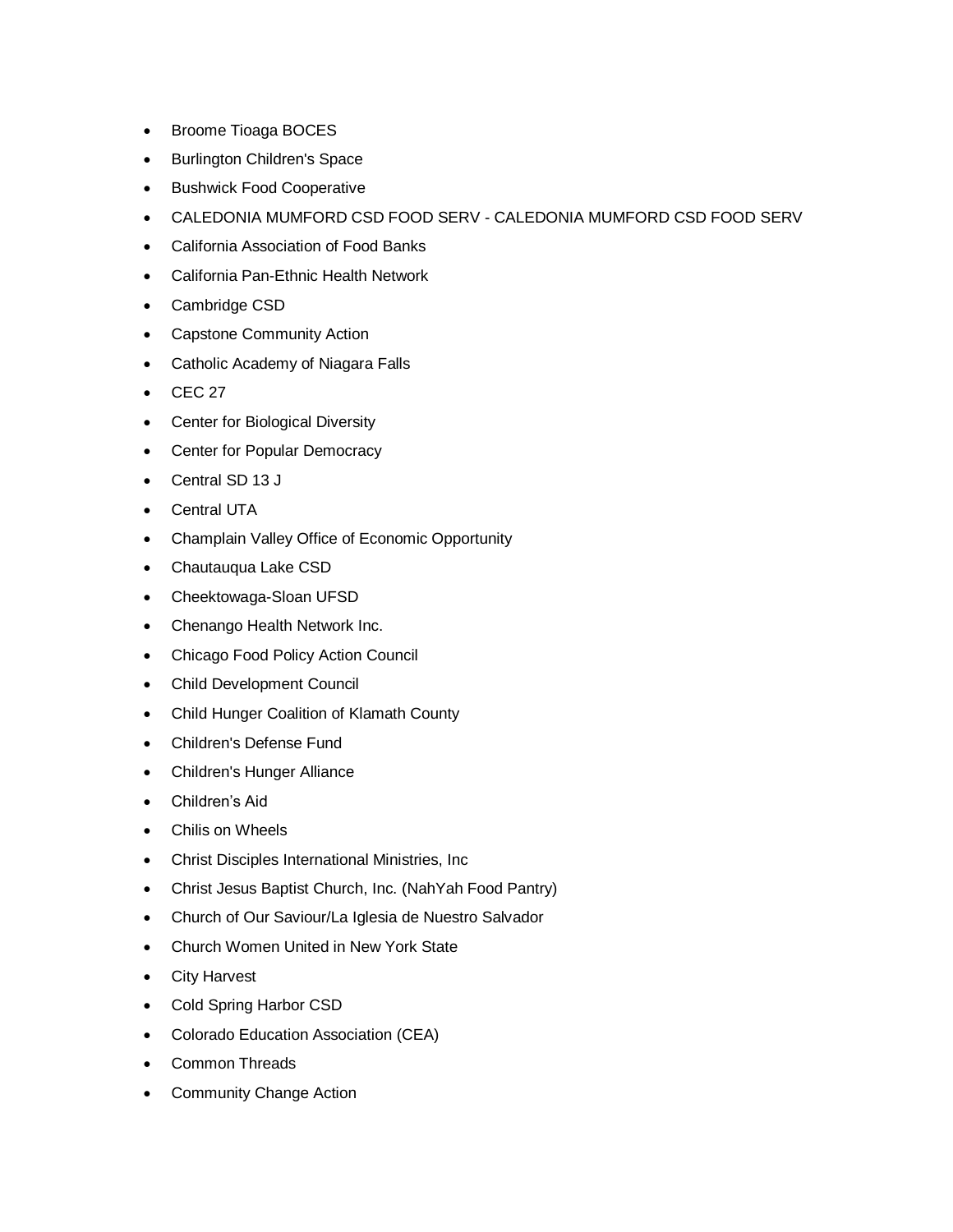- Community Food Advocates
- Community Food Advocates NYC
- Community Health Team /Brattleboro Memorial Hospital
- Copiague Public Library
- Copiague Public Schools
- Cornucopia Community Advocates
- Cumberland County (Maine) Food Security Council
- CUNY Urban Food Policy Institute
- Cypress Hills Child Care Corporation
- D.C. Hunger Solutions
- Dansville Central School
- Del Norte and Tribal Lands Community Food Council
- Delaware-Chenango-Madison-Otsego BOCES
- Depew Union Free School District
- Divine Truth Ministry INC
- Dubuque County Food Policy Council
- Dutton S Peterson Memorial Library
- East End Farm to School Project
- Eastern New York Pride At Work
- Education Minnesota
- **•** Education Trust
- Educational Sustainability Mobilization Inc DBA EssentialNow
- Edward-Knox Central School-Community School Site Coordinator
- Eldred Central School District
- Elwood UFSD
- **•** Empire Justice Center
- End Hunger Connecticut!
- Environmental Working Group
- Episcopal Charities of New York
- Equity Advocates
- Factory Farming Awareness Coalition
- Family Center of Washington County
- Family Learning Solutions, Inc
- Farm to Institution New England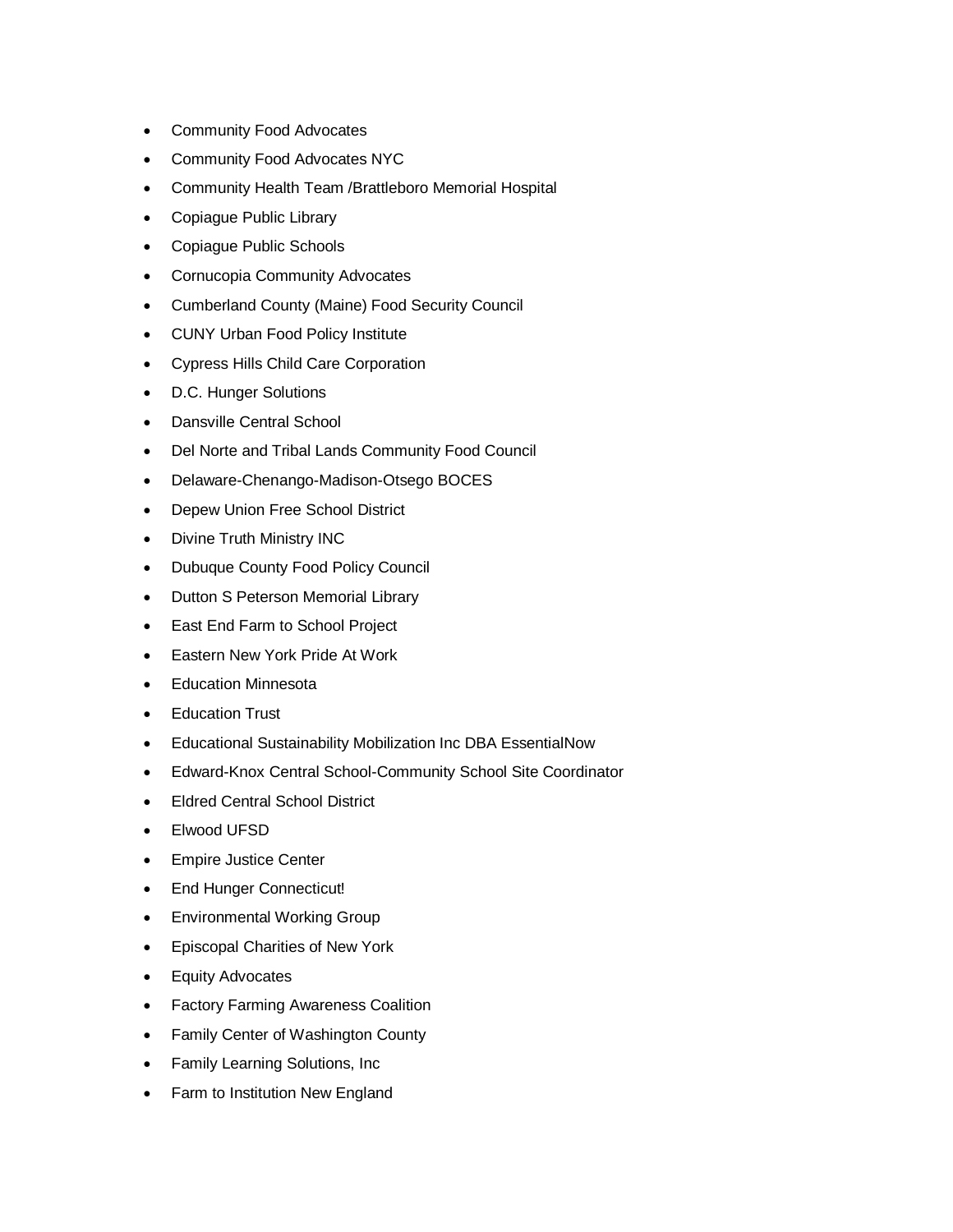- Farm to Institution New York State
- Farm to Table, New Mexico
- Farmingdale UFSD
- Feeding America Eastern Wisconsin
- Feeding Westchester
- FeedMore WNY
- Fellowship Baptist Church of Wyandanch
- Food Assistance Collective of New York
- Food Bank For New York City
- Food Bank of Central New York
- Food Bank of the Southern Tier
- Food for Life Pantry/Mt. Hebron
- Food Forward, Inc.
- Food Freedom Radio AM950
- Food Insight Group
- Food Law and Policy Clinic, Harvard Law School
- Food Link
- FoodCorps
- FoodCorps New York
- Foodlink
- Forsyth Foodworks
- Fort Edward Union Free School District
- FRAC
- Galway CSD
- Geneseo CSD
- Geneva City School District
- Glen Cove School District
- Gorhan Public Health Consulting and Greater Nashua Food Council
- Goshen Central School District
- Granville Central School
- Green Mountain Farm to School
- Green Mountain United Way
- **•** Greenwich CSD
- GROW North Texas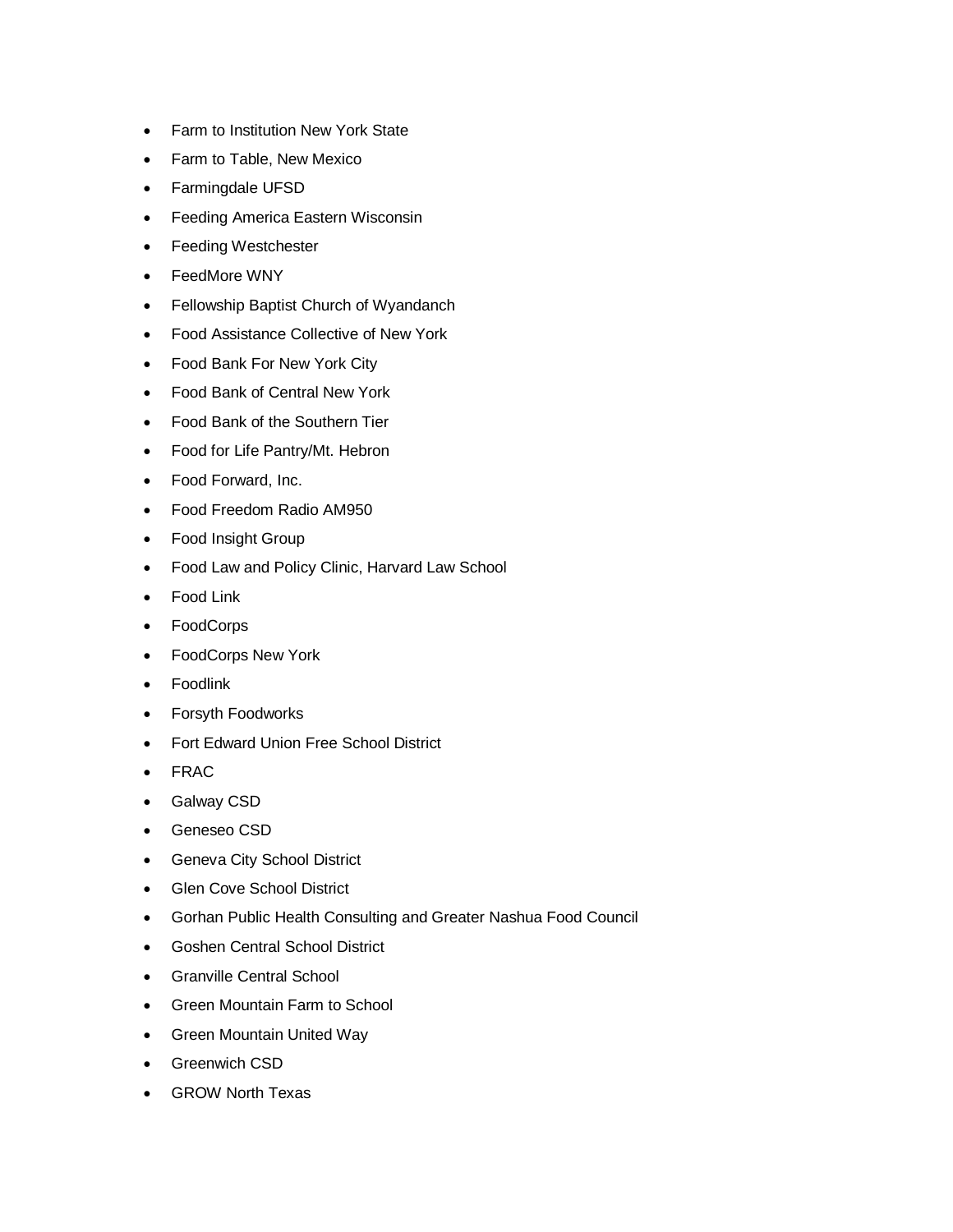- Guilderland Schools
- Guilford Cares Food Pantry
- Hadley Luzerne CSD
- Half Hollow Hills CSD
- HARBORFIELDS CSD
- Hartford Central School
- **•** Hawaii Appleseed
- Hawaii Children's Action Network Speaks!
- Hawaii State Teachers Association
- Health and Welfare Council of Long Island
- Health Leads
- Healthy Food Healthy People Niagara Falls
- Help from People to People
- helpNYC
- Henrietta G. Lewis Campus School
- Hewlett-Woodmere Public Schools
- Hip Hop Is Green
- HOPE
- Hudson Valley Community Services
- Hunger Free America
- Hunger Free New Jersey
- Hunger Free Vermont
- hunger solutions minnesota
- **•** Hunger Solutions New York
- **HUNTINGTON UNION FREE SCHOOL DISTRICT**
- Illinois Education Association
- Impacted Families Project
- Institute for Agriculture and Trade Policy
- Iowa State Education Association
- Island Harvest Food Bank
- Jamestown Public Schools
- Jasper-Troupsburg CSD
- Jefferson County Food Policy Council
- Jewish Community Council of the Rockaway Peninsula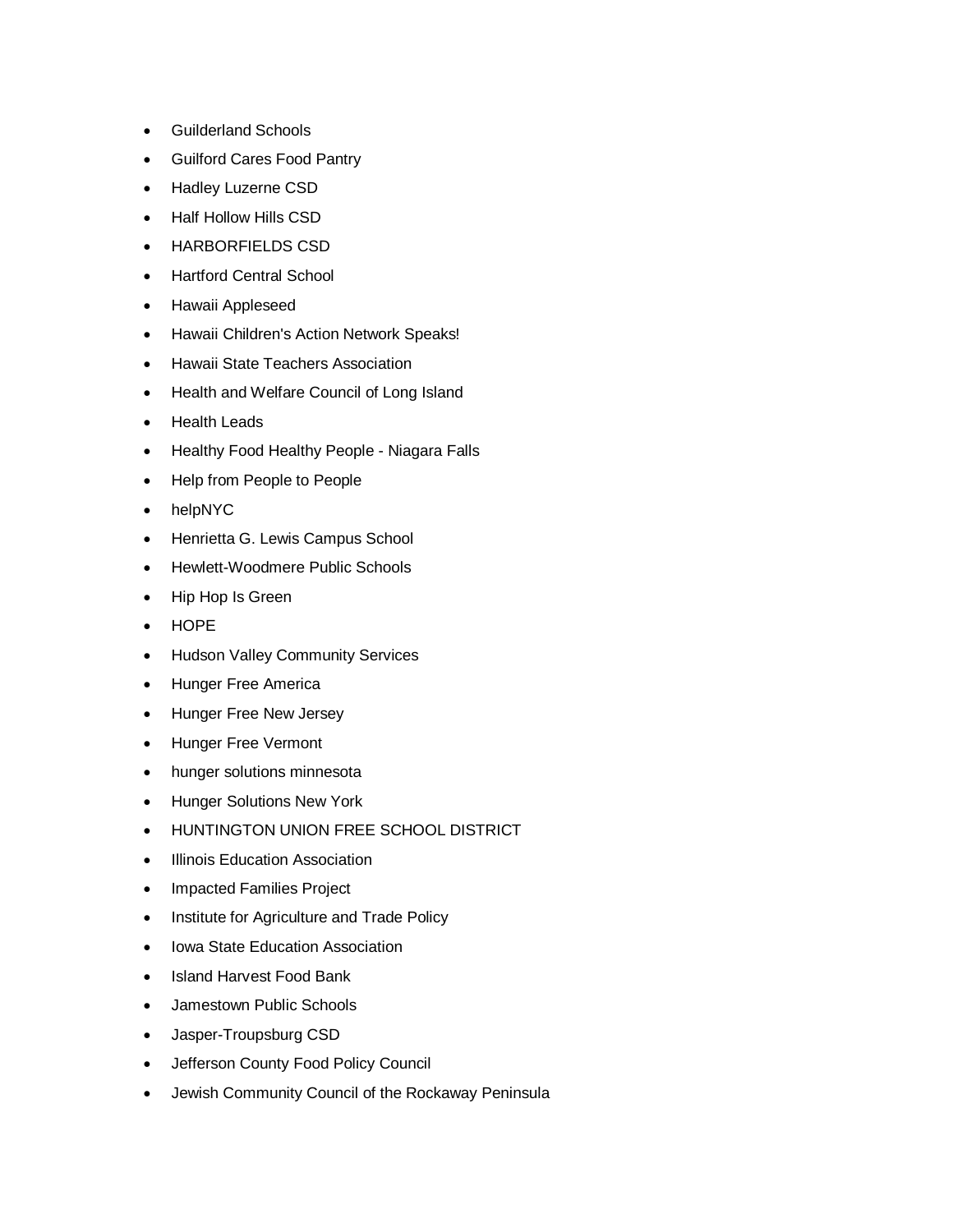- Joplin Area Food Action Network
- Journey for Justice
- Justice Action Mobilization Network
- KC Healthy Kids
- Kealakehe High School
- Kenmore Tonawanda School District
- Knoxville-Knox County Food Policy Council
- Kona Kids Foundation Inc.
- Lancaster
- Lansing Central School
- Lansing Lunchbox
- Lantern/Lantern Table Foundation
- Last Mile Food Rescue
- LeRoy Central School
- Liverpool Central School District
- Local Food Dude
- Long Island Cares
- Long Island Cares, Inc. -- The Harry Chapin Food Bank
- Lowville Food Pantry, Inc.
- Lunch 4 Learning Parent Caucus
- Lunch Assist
- Macedon Public Library
- Main Street Action
- Maine Education Association
- Marble Valley Catering
- Marin Food Policy Council
- Marlboro CSD
- Maryland State Education Association
- Massena central school
- MAZON: A Jewish Response to Hunger
- Mechanicville City School District
- Middlebury Natural Foods Co-op
- Mississippi Association of Educators
- Missouri NEA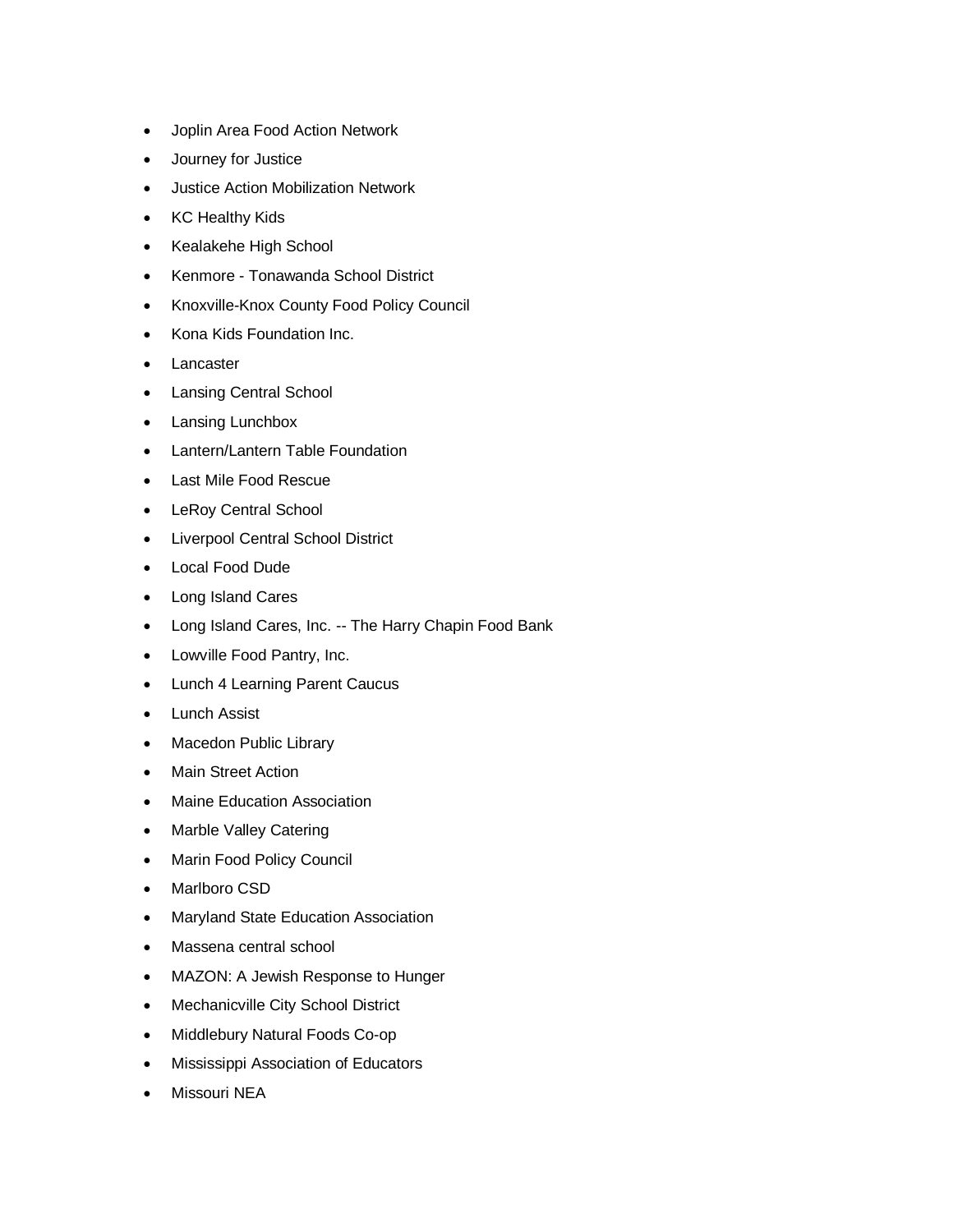- Monadnock Understands Childhood Hunger
- Montgomery County Food Council
- National Action Network
- National Association of Social Workers
- National Association of Social Workers (NASW) Cali
- National Domestic Workers Alliance
- National Education Association-New Mexico
- National Family Farm Coalition
- National Farm to School Network
- National REACH Coalition
- National Sustainable Agriculture Coalition
- NEA
- NEA-Alaska
- NEARI
- Nebraska Appleseed
- Nebraska State Education Association
- Neighboring Food Co-op Association
- Nevada State Education Association
- New Hampshire Hunger Solutions
- New Mexico Appleseed
- New Roots Charter School
- New York School Boards Association
- New York School Nutrition Association
- New York State Academy of Nutrition and Dietetics
- New York State United Teachers (NYSUT)
- Newfield Central School
- NH Farm to School
- NH Hunger Solutions
- Niagra Wheatfield Central School District
- Nicole's Community Kitchen
- NOFA-VT
- North Carolina Association of Educators
- Northeast Organic Farming Association-Vermont
- Northeast Sustainable Agriculture Working Group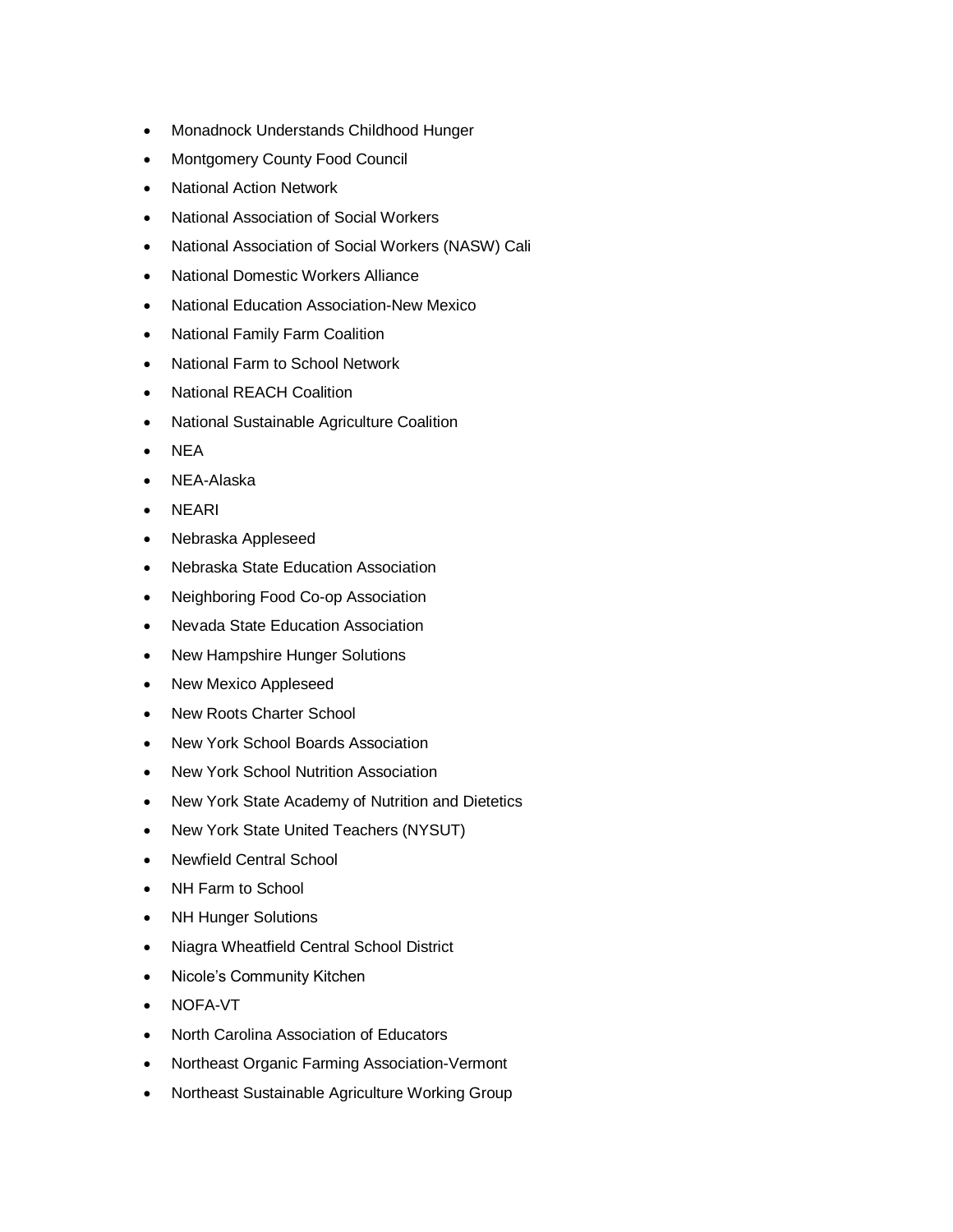- Northern Adirondack Central School District
- Northport-East Northport School District
- Northwest Harvest
- NYC Healthy School Food Alliance
- Olean Food Pantry Inc
- Oneida Herkimer Madison BOCES Food Service
- Oppenhiem Epratah St Johnsville CSD
- Orange County Food Council
- Oregon Education Association
- Our Community Cares Camp, Inc
- Our Lady of Black Rock School
- Pakistani American Youth Organization inc
- Parent Voices CA
- Partners for a Hunger-Free Oregon
- Partners in Nutrition, LLC
- Peekskill City School District
- People's Action
- Phipps Neighborhoods
- Physicians Committee for Responsible Medicine
- Pine Forest Children's Center
- Pine Valley Central School
- Pittsburgh Food Policy Council
- Poughkeepsie Farm Project
- Prevent Child Abuse NY
- QHSS PTA Treasurer
- Queen of Heaven School
- Queen satellite high school
- Queens High President's' Council
- RAICES
- Red Hook/Rhinebeck/Pine Plains CSD
- Red Rabbit
- Regional Food Bank of NENY
- Regional Food Bank of Northeastern New York
- Restaurant Opportunities Centers UNITED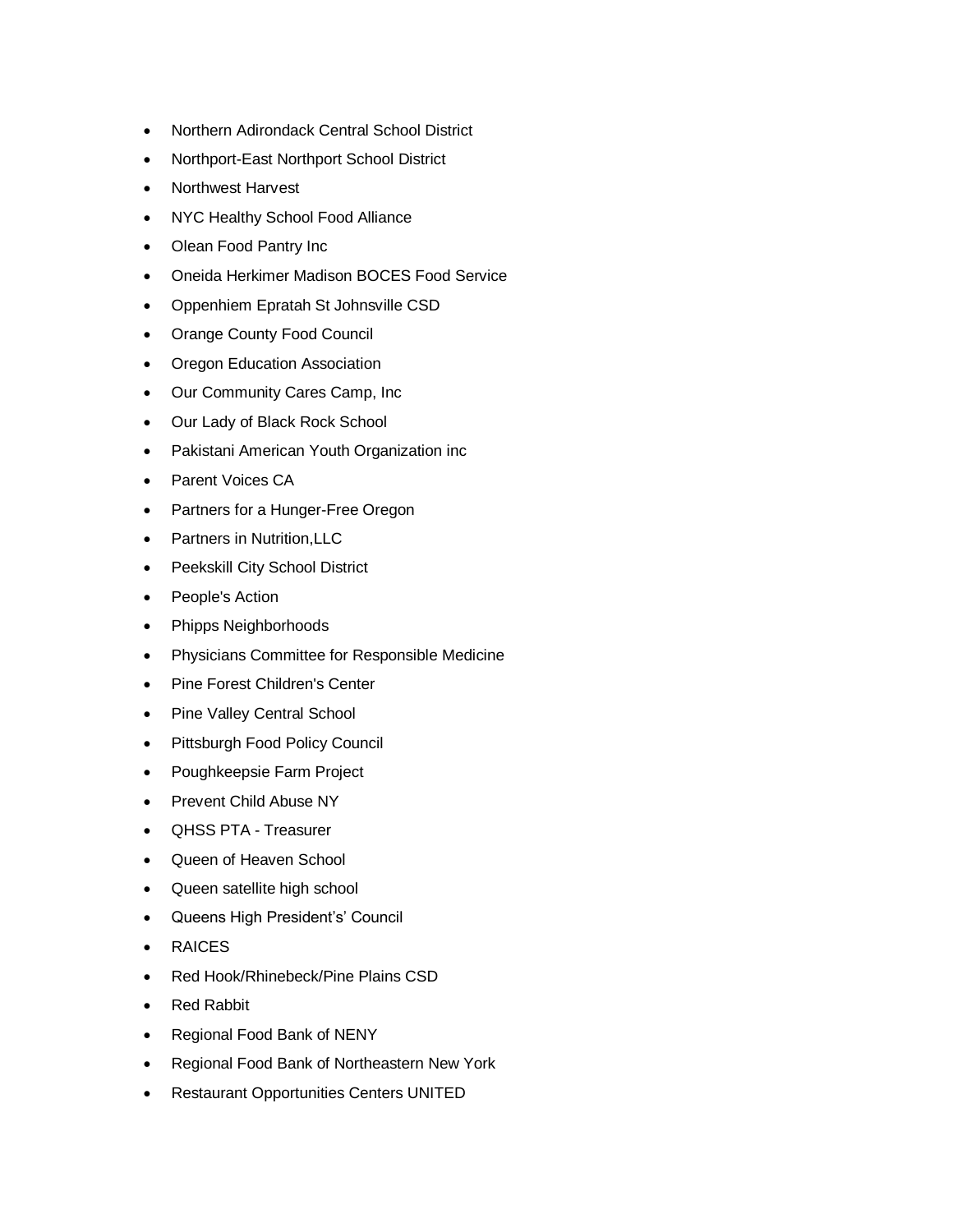- Rights & Democracy (NH & VT)
- Ripley CSD
- Riverhead CSD
- ROCKY POINT UFSD
- Rowan Food and Farm Network
- Rural Schools Association of New York State
- Rural Vermont
- S.C. Appleseed Legal Justice Center
- Sachem Central School District
- Saint Amelia School
- Salamanca City Central School District
- San Francisco Senior & Disability Action
- San Francisco-Marin Food Bank
- San Luis Valley Local Foods Coalition
- Saranac Lake school District
- Saratoga Immigration Coalition
- Saratoga Springs City School District
- Save the Children
- Sayville School District
- Sayville Schools
- Schenectady City School District
- School Nutrition Association
- School Nutrition Association of Connecticut
- School Nutrition Association of Vermont
- Schuylerville Central School
- Scio Central School
- Second Harvest of Silicon Valley
- Service Employees International Union (SEIU)
- ShareMRV
- Shelburne Farms
- Sheridonna Designs LLC
- SICM Schenectady Inner City Ministry
- Sierra Harvest
- Slate Foods, Inc.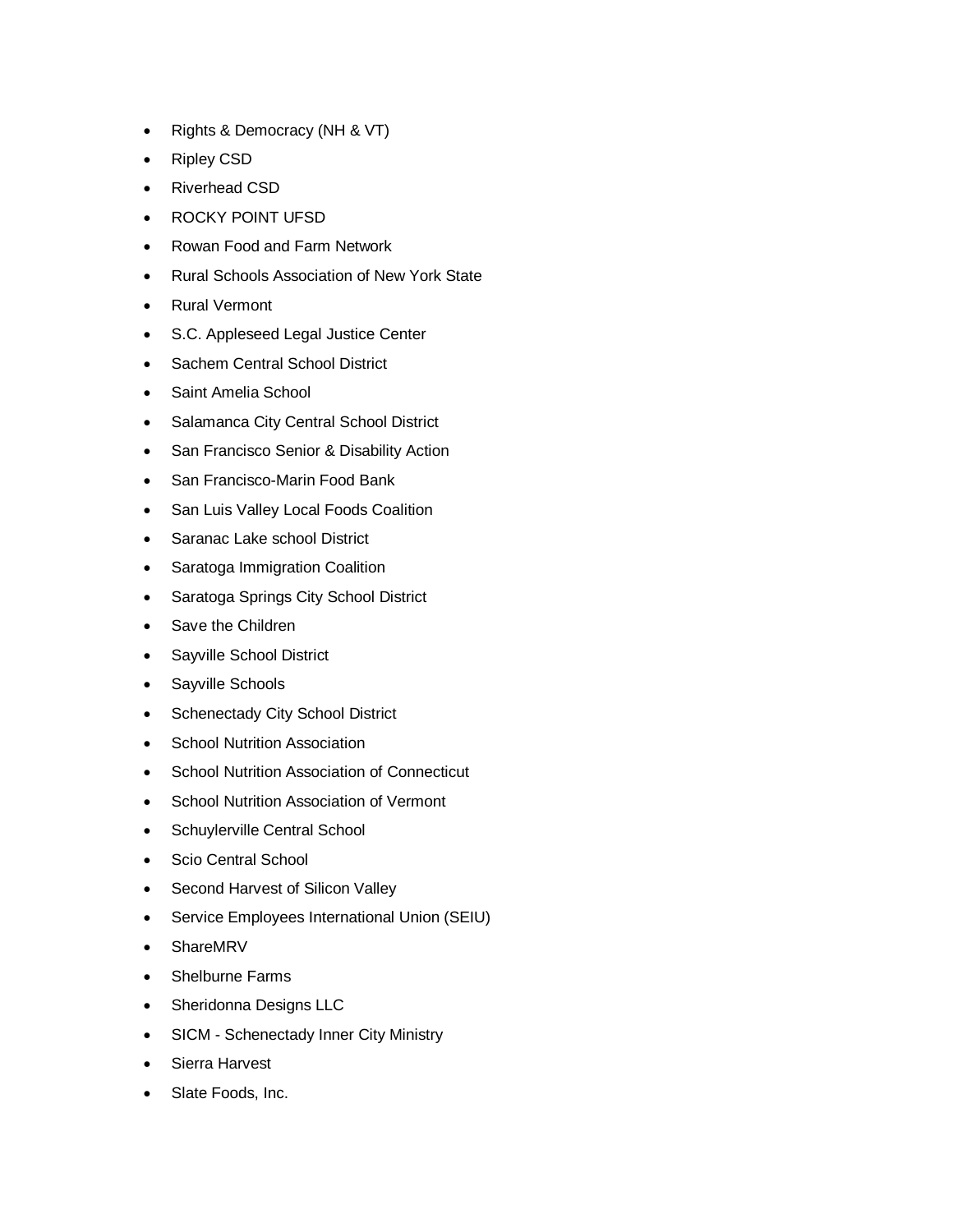- Slow Food East End
- Smithtown Central School district
- Social Security Works
- Soul Fire Farm
- South Bronx Rising Together
- South Seneca
- Southampton UFSD Food Service
- Southestern Vermont Community Action (SEVCA)
- Springfield Public School
- St Gregory The Great
- St Peters School
- St. Peter RC School
- St. Peter's Love Pantry
- Stillwater Central School
- Student Support Network
- Student Voice
- Suffolk County Food Policy Council
- Sunrise Movement
- Swanton Recreation Department
- Talmud Torah Lelov
- Teens for Food Justice
- Texas State Teachers Association
- The Curriculum of Cuisine
- The Farm Bridge
- The Giving Fridge Vermont
- The Hunger Councils of Vermont
- The Taft Organization
- Tree Stone Education Services
- Trumansburg Schools
- Tuckahoe Common School
- Ulster Immigrant Defense Network, Inc
- United Federation of Teachers
- United Way of Addison County
- United Way of Lamoille County